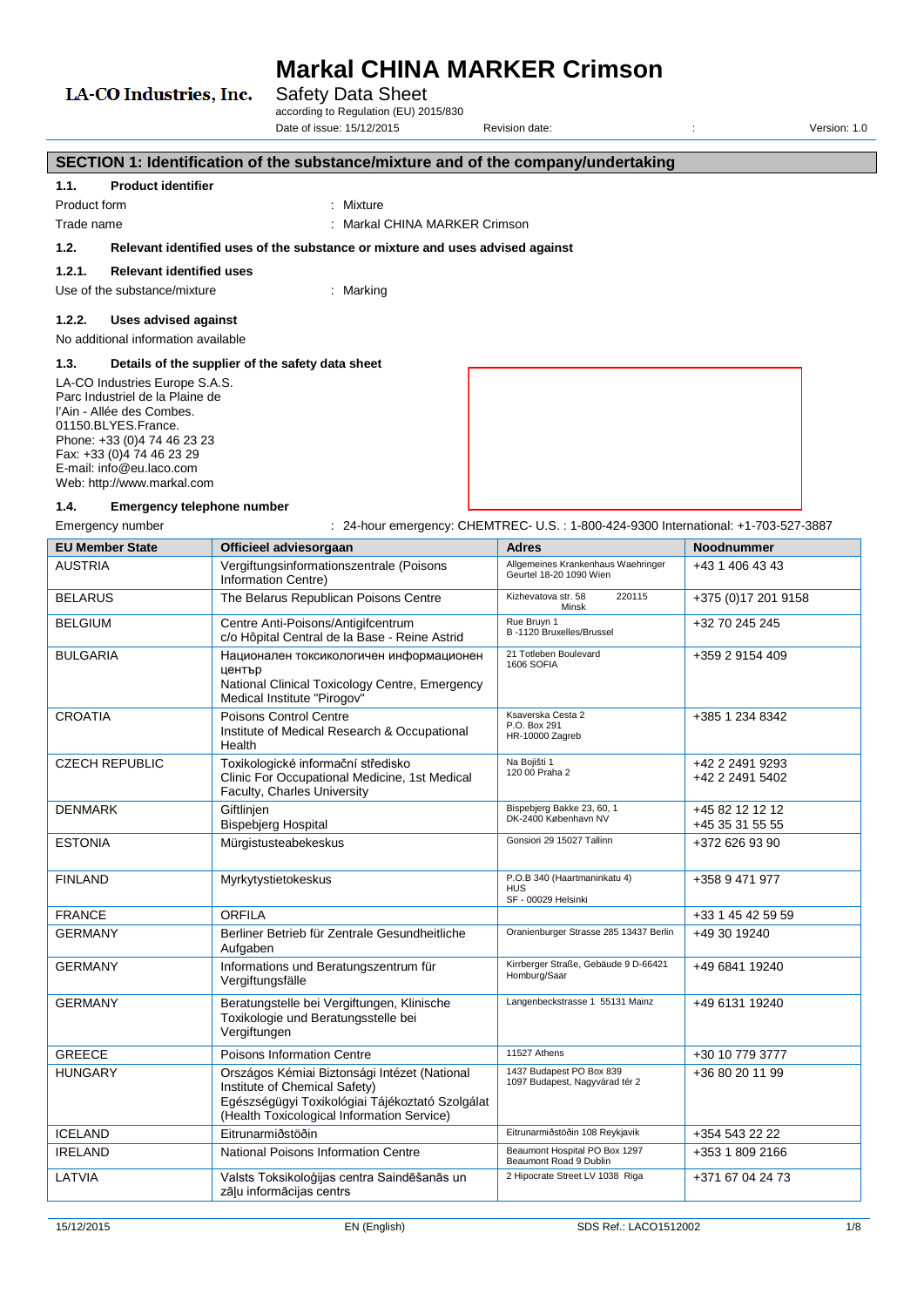## Safety Data Sheet

according to Regulation (EU) 2015/830

| <b>LITHUANIA</b>   | Apsinuodijimų kontrolės ir informacijos biuras                                                                                                                           | Siltnamiu 29 2043 Vilnius                                            | +370 5 236 20 52/+370 687<br>53 378                            |
|--------------------|--------------------------------------------------------------------------------------------------------------------------------------------------------------------------|----------------------------------------------------------------------|----------------------------------------------------------------|
| <b>MALTA</b>       | Medicines & Poisons Info Office                                                                                                                                          | Mater Dei Hospital, Msida MSD 2090<br>Malta                          | 25450000                                                       |
| <b>NETHERLANDS</b> | Nationaal Vergiftigingen Informatie Centrum<br>National Institute for Public Health and the<br>Environment, NB this service is only available to<br>health professionals | Huispostnummer B.00.118, PO Box<br>85500<br>3508 GA Utrecht          | +31 30 274 88 88                                               |
| PORTUGAL           | Centro de Informação Antivenenos<br>Instituto Nacional de Emergência Médica (INEM)                                                                                       | Rua Almirante Barroso, 36<br>1000-013 Lisboa                         | 808 250 143 (for use only in<br>Portugal),<br>+351 21 330 3284 |
| <b>ROMANIA</b>     | Biroul pentru Regulamentul Sanitar International<br>si Informare Toxicologica                                                                                            | Str. Dr. Leonte Anastasievici Nr.1-3,<br>Sector 5<br>50463 Bucuresti | +40 21 318 36 06                                               |
| <b>SLOVAKIA</b>    | Národné toxikologické informačné centrum<br>University Hospital Bratislava                                                                                               | Limbová 5<br>833 05 Bratislava                                       | +421 2 54 77 4 166                                             |
| <b>SPAIN</b>       | Servicio de Información Toxicológica<br>Instituto Nacional de Toxicología, Departamento<br>de Madrid                                                                     | Calle Luis Cabrera 9<br>E-28002 Madrid                               | +34 91 562 04 20                                               |
| <b>SWEDEN</b>      | Giftinformationscentralen<br>Swedish Poisons Information Centre, Karolinska<br>Hospital                                                                                  | Box 60 500<br>SE-171 76 Stockholm                                    | +46 8 33 12 31<br>(International) 112 (National)               |
| <b>SWITZERLAND</b> | Centre Suisse d'Information Toxicologique                                                                                                                                | Freiestrasse 16 Postfach CH-8028<br>Zurich                           | +41 44 251 51 51<br>(International) 145 (National)             |

### **SECTION 2: Hazards identification**

### **2.1. Classification of the substance or mixture**

### **Classification according to Regulation (EC) No. 1272/2008 [CLP]**

Eye Dam. 1 H318 Aquatic Chronic 2 H411

Full text of hazard classes and H-statements : see section 16

### **Adverse physicochemical, human health and environmental effects**

No additional information available

### **2.2. Label elements**

### **Labelling according to Regulation (EC) No. 1272/2008 [CLP]**

Hazard pictograms (CLP) :



|                                | GHSUS<br>GHSUY                                                                                                                                                                                                                                                                                                                                                                                                                                                                                                    |
|--------------------------------|-------------------------------------------------------------------------------------------------------------------------------------------------------------------------------------------------------------------------------------------------------------------------------------------------------------------------------------------------------------------------------------------------------------------------------------------------------------------------------------------------------------------|
| Signal word (CLP)              | : Danger                                                                                                                                                                                                                                                                                                                                                                                                                                                                                                          |
| Hazardous ingredients          | : molybdatetungstatephosphate; C.I. Basic Violet 1                                                                                                                                                                                                                                                                                                                                                                                                                                                                |
| Hazard statements (CLP)        | : H318 - Causes serious eye damage<br>H411 - Toxic to aquatic life with long lasting effects                                                                                                                                                                                                                                                                                                                                                                                                                      |
| Precautionary statements (CLP) | $\therefore$ P273 - Avoid release to the environment<br>P280 - Wear eye protection, protective gloves<br>P305+P351+P338 - IF IN EYES: Rinse cautiously with water for several minutes. Remove<br>contact lenses, if present and easy to do. Continue rinsing<br>P310 - Immediately call a POISON CENTER/doctor<br>P391 - Collect spillage<br>P501 - Dispose of contents/container to hazardous or special waste collection point, in<br>accordance with local, regional, national and/or international regulation |

### **2.3. Other hazards**

PBT: not yet assessed vPvB: not yet assessed

### **SECTION 3: Composition/information on ingredients**

### **3.1. Substance**

Not applicable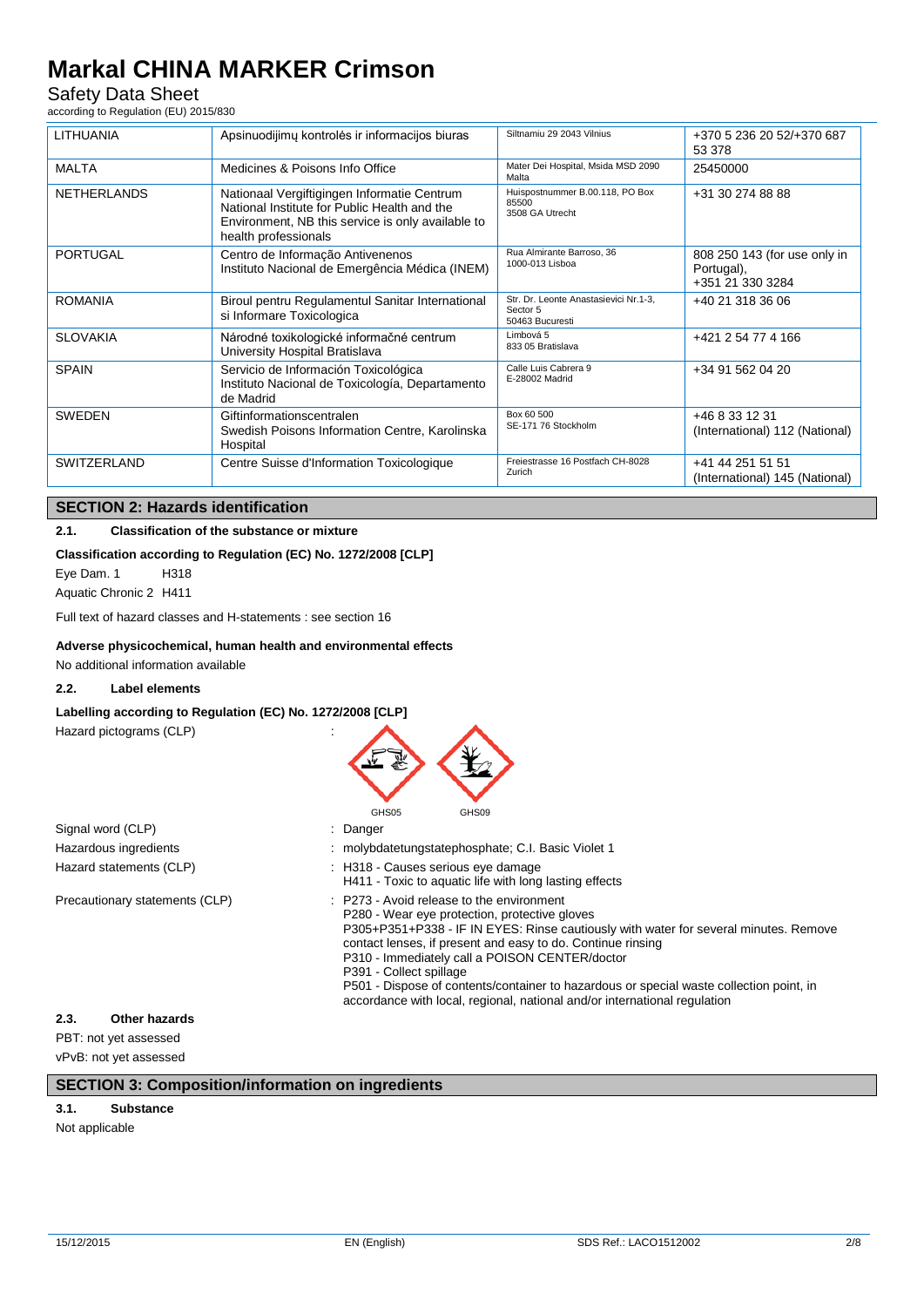## Safety Data Sheet

according to Regulation (EU) 2015/830

### **3.2. Mixture**

| <b>Name</b>                                      | <b>Product identifier</b>                | $\frac{0}{0}$ | <b>Classification according to</b><br><b>Regulation (EC) No.</b><br>1272/2008 [CLP] |
|--------------------------------------------------|------------------------------------------|---------------|-------------------------------------------------------------------------------------|
| Paraffin waxes and Hydrocarbon waxes             | (CAS No) 8002-74-2<br>(EC no) 232-315-6  | $70 - 90$     | Not classified                                                                      |
| molybdatetungstatephosphate; C.I. Basic Violet 1 | (CAS No) 1325-82-2<br>(EC no) *603-635-7 | $5 - 15$      | Eye Dam. 1, H318<br>Aquatic Acute 1, H400<br>Aquatic Chronic 1, H410                |

Full text of H-statements: see section 16

| <b>SECTION 4: First aid measures</b>                                               |                                                                                                                                                                                 |
|------------------------------------------------------------------------------------|---------------------------------------------------------------------------------------------------------------------------------------------------------------------------------|
| 4.1.<br>Description of first aid measures                                          |                                                                                                                                                                                 |
| First-aid measures general                                                         | : No special measures required.                                                                                                                                                 |
| First-aid measures after inhalation                                                | : Remove victim to fresh air and keep at rest in a position comfortable for breathing.                                                                                          |
| First-aid measures after skin contact                                              | : Gently wash with plenty of soap and water.                                                                                                                                    |
| First-aid measures after eye contact                                               | : Rinse cautiously with water for several minutes. Remove contact lenses, if present and easy to<br>do. Continue rinsing. Immediately call a POISON CENTER or doctor/physician. |
| First-aid measures after ingestion                                                 | : Call a POISON CENTER or doctor/physician if you feel unwell.                                                                                                                  |
| 4.2.<br>Most important symptoms and effects, both acute and delayed                |                                                                                                                                                                                 |
| Symptoms/injuries after eye contact                                                | : Causes serious eye damage.                                                                                                                                                    |
| 4.3.                                                                               | Indication of any immediate medical attention and special treatment needed                                                                                                      |
| Treat symptomatically.                                                             |                                                                                                                                                                                 |
| <b>SECTION 5: Firefighting measures</b>                                            |                                                                                                                                                                                 |
| 5.1.<br><b>Extinguishing media</b>                                                 |                                                                                                                                                                                 |
| Suitable extinguishing media                                                       | : Use extinguishing media appropriate for surrounding fire.                                                                                                                     |
| Unsuitable extinguishing media                                                     | : None known.                                                                                                                                                                   |
| 5.2.<br>Special hazards arising from the substance or mixture                      |                                                                                                                                                                                 |
| Fire hazard                                                                        | : No particular fire or explosion hazard.                                                                                                                                       |
| 5.3.<br><b>Advice for firefighters</b>                                             |                                                                                                                                                                                 |
| Firefighting instructions                                                          | : Keep upwind.                                                                                                                                                                  |
| Protection during firefighting                                                     | : Wear a self contained breathing apparatus. Wear fire/flame resistant/retardant clothing. EN469.                                                                               |
|                                                                                    |                                                                                                                                                                                 |
| <b>SECTION 6: Accidental release measures</b>                                      |                                                                                                                                                                                 |
| 6.1.<br>Personal precautions, protective equipment and emergency procedures        |                                                                                                                                                                                 |
| General measures                                                                   | : Avoid contact with skin, eyes and clothing.                                                                                                                                   |
| 6.1.1.<br>For non-emergency personnel                                              |                                                                                                                                                                                 |
| Protective equipment                                                               | : Chemical goggles or safety glasses. Wear suitable gloves.                                                                                                                     |
| 6.1.2.<br>For emergency responders                                                 |                                                                                                                                                                                 |
| Protective equipment                                                               | : Chemical goggles or safety glasses. Wear suitable gloves.                                                                                                                     |
| <b>Emergency procedures</b>                                                        | : Stop leak if safe to do so.                                                                                                                                                   |
| 6.2.<br><b>Environmental precautions</b>                                           |                                                                                                                                                                                 |
| Avoid release to the environment. Do not discharge into drains or the environment. |                                                                                                                                                                                 |
|                                                                                    |                                                                                                                                                                                 |
| 6.3.<br>Methods and material for containment and cleaning up                       | : Contain and collect as any solid.                                                                                                                                             |
| For containment                                                                    |                                                                                                                                                                                 |
| 6.4.<br>Reference to other sections                                                |                                                                                                                                                                                 |
| Section 7: safe handling. Section 8: personal protective equipment.                |                                                                                                                                                                                 |
| <b>SECTION 7: Handling and storage</b>                                             |                                                                                                                                                                                 |
| Precautions for safe handling<br>7.1.                                              |                                                                                                                                                                                 |
| Precautions for safe handling                                                      | : Avoid contact with skin, eyes and clothing.                                                                                                                                   |
| Hygiene measures                                                                   | : Wash hands and other exposed areas with mild soap and water before eating, drinking or<br>smoking and when leaving work.                                                      |

### **7.2. Conditions for safe storage, including any incompatibilities**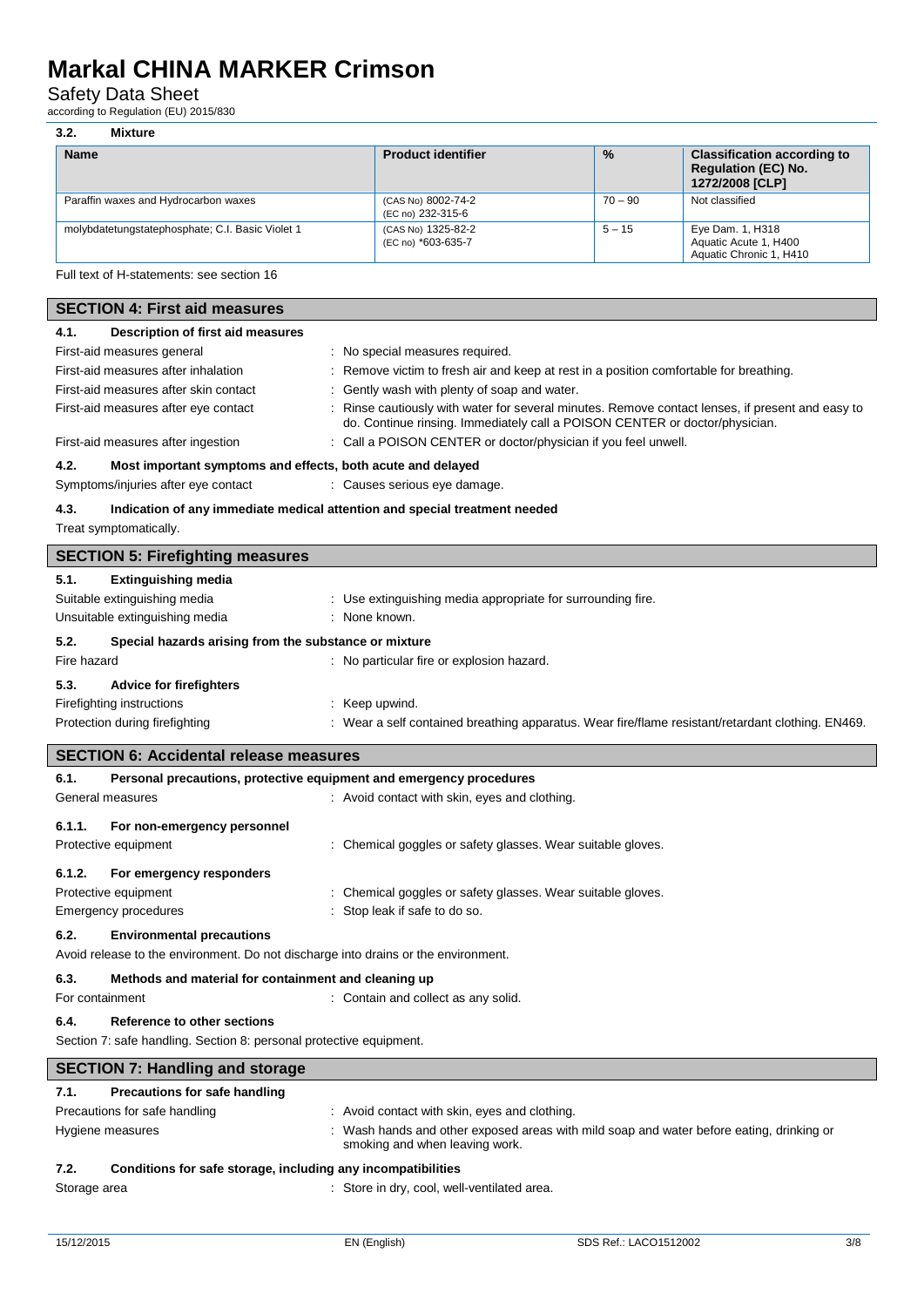Safety Data Sheet

according to Regulation (EU) 2015/830

### **7.3. Specific end use(s)**

Marking.

## **SECTION 8: Exposure controls/personal protection**

**8.1. Control parameters**

| Paraffin waxes and Hydrocarbon waxes (8002-74-2) |                                               |                          |
|--------------------------------------------------|-----------------------------------------------|--------------------------|
| Belgium                                          | Limit value (mg/m <sup>3</sup> )              | $2 \text{ mg/m}^3$       |
| Belgium                                          | Remark (BE)                                   | (cire de) (fumées)       |
| <b>Denmark</b>                                   | Grænseværdie (langvarig) (mg/m <sup>3</sup> ) | $2$ mg/m <sup>3</sup>    |
| Finland                                          | HTP-arvo (8h) (mg/m <sup>3</sup> )            | 1 mg/ $m3$               |
| France                                           | VME (mg/m <sup>3</sup> )                      | $2 \text{ mg/m}^3$       |
| Ireland                                          | OEL (8 hours ref) (mg/m <sup>3</sup> )        | $2 \text{ mg/m}^3$       |
| Ireland                                          | OEL (15 min ref) (mg/m3)                      | $6 \text{ mg/m}^3$       |
| Poland                                           | $NDS$ (mg/m <sup>3</sup> )                    | $2$ mg/m <sup>3</sup>    |
| Poland                                           | Remark (PL)                                   | dymy                     |
| Slovakia                                         | NPHV (priemerná) (mg/m <sup>3</sup> )         | $2 \text{ mg/m}^3$       |
| Spain                                            | VLA-ED (mg/m <sup>3</sup> )                   | $2 \text{ mg/m}^3$       |
| United Kingdom                                   | WEL TWA (mg/m <sup>3</sup> )                  | $2 \text{ mg/m}^3$       |
| United Kingdom                                   | WEL STEL (mg/m <sup>3</sup> )                 | $6 \text{ mg/m}^3$       |
| United Kingdom                                   | Remark (WEL)                                  | (fume)                   |
| Norway                                           | Grenseverdier (AN) (mg/m <sup>3</sup> )       | $2 \text{ mg/m}^3$       |
| Switzerland                                      | VME (mg/m <sup>3</sup> )                      | $2 \text{ mg/m}^3$       |
| Switzerland                                      | Remark (CH)                                   | (alveolengängiger Staub) |

### **8.2. Exposure controls**

| Appropriate engineering controls | : Eyewash stations.                          |
|----------------------------------|----------------------------------------------|
| Hand protection                  | : Use rubber gloves. EN374.                  |
| Eye protection                   | : Chemical goggles or safety glasses. EN166. |
| Respiratory protection           | : None under normal use.                     |

## **SECTION 9: Physical and chemical properties**

| Information on basic physical and chemical properties<br>9.1. |                               |                       |     |
|---------------------------------------------------------------|-------------------------------|-----------------------|-----|
| Physical state                                                | : Solid                       |                       |     |
| Appearance                                                    | : A solid crayon-like marker. |                       |     |
| Colour                                                        | $:$ red.                      |                       |     |
| Odour                                                         | : odourless.                  |                       |     |
| Odour threshold                                               | : No data available           |                       |     |
| pH                                                            | : No data available           |                       |     |
| Relative evaporation rate (butyl acetate=1)                   | : No data available           |                       |     |
| Melting point                                                 | No data available             |                       |     |
| Freezing point                                                | : No data available           |                       |     |
| Boiling point                                                 | No data available             |                       |     |
| Flash point                                                   | : No data available           |                       |     |
| Auto-ignition temperature                                     | : No data available           |                       |     |
| Decomposition temperature                                     | : No data available           |                       |     |
| Flammability (solid, gas)                                     | : No data available           |                       |     |
| Vapour pressure                                               | : No data available           |                       |     |
| Relative vapour density at 20 °C                              | : No data available           |                       |     |
| Relative density                                              | No data available             |                       |     |
| Solubility                                                    | : No data available           |                       |     |
| Log Pow                                                       | : No data available           |                       |     |
| Viscosity, kinematic                                          | : No data available           |                       |     |
| Viscosity, dynamic                                            | No data available             |                       |     |
| <b>Explosive properties</b>                                   | : No data available           |                       |     |
| Oxidising properties                                          | : No data available           |                       |     |
| <b>Explosive limits</b>                                       | : No data available           |                       |     |
| 15/12/2015                                                    | EN (English)                  | SDS Ref.: LACO1512002 | 4/8 |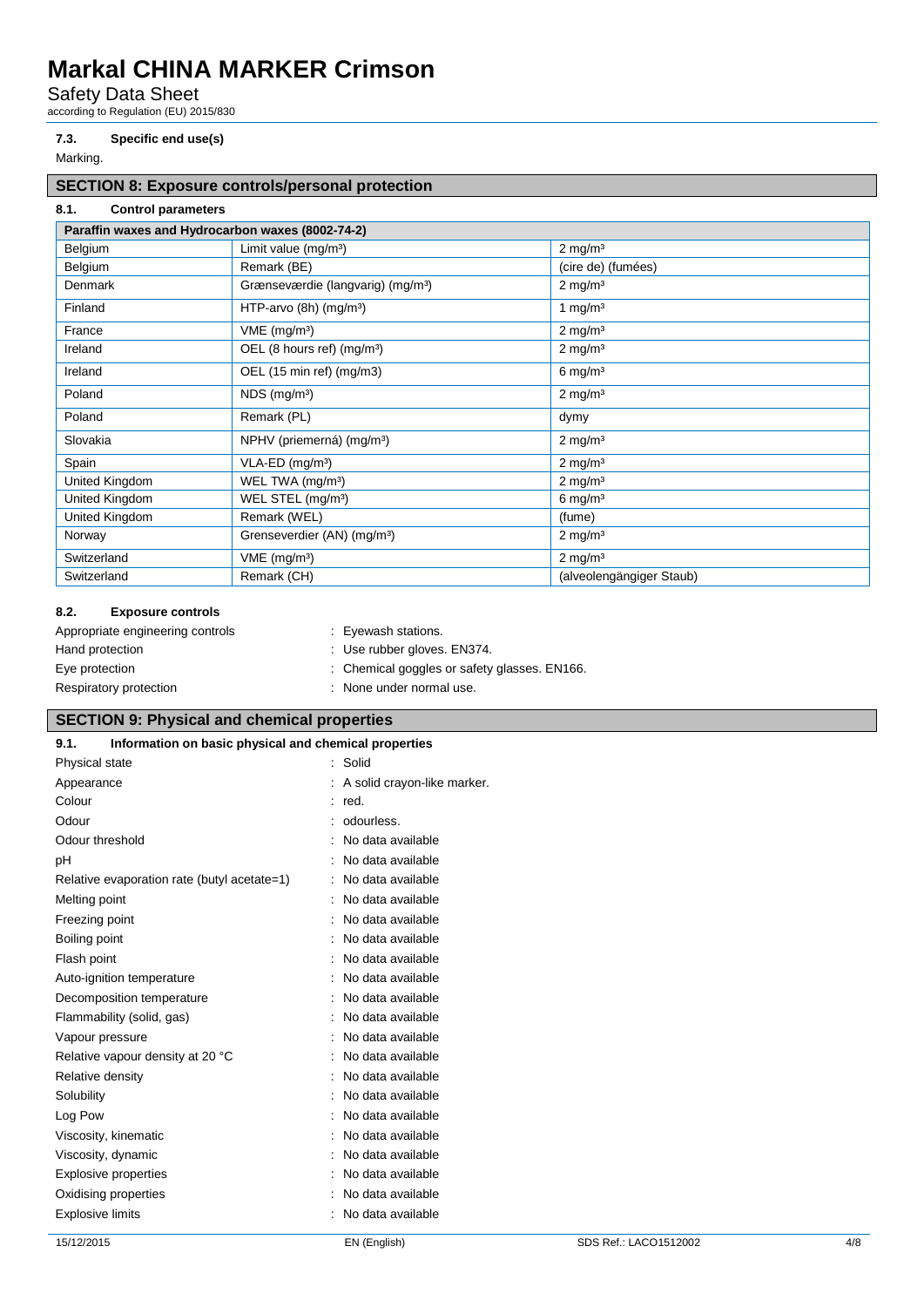Safety Data Sheet

according to Regulation (EU) 2015/830

No dangerous reactions known. **10.2. Chemical stability** Stable under normal conditions.

**10.4. Conditions to avoid**

**10.5. Incompatible materials**

**SECTION 10: Stability and reactivity**

**10.3. Possibility of hazardous reactions** Hazardous polymerization will not occur.

**10.6. Hazardous decomposition products**

**9.2. Other information**

VOC content : 0 %

None known.

None known.

None known.

**10.1. Reactivity**

| <b>SECTION 11: Toxicological information</b>                               |                                                         |
|----------------------------------------------------------------------------|---------------------------------------------------------|
| 11.1.<br>Information on toxicological effects                              |                                                         |
| <b>Acute toxicity</b>                                                      | : Not classified                                        |
| Paraffin waxes and Hydrocarbon waxes (8002-74-2)                           |                                                         |
| LD50 oral rat                                                              | > 5000 mg/kg No mortality observed                      |
| LD50 dermal rat                                                            | > 2000 mg/kg No mortality observed                      |
| <b>Skin corrosion/irritation</b>                                           | : Not classified                                        |
| Serious eye damage/irritation                                              | : Causes serious eye damage.                            |
| Respiratory or skin sensitisation                                          | : Not classified                                        |
| Germ cell mutagenicity                                                     | Not classified                                          |
| Carcinogenicity                                                            | Not classified                                          |
| <b>Reproductive toxicity</b>                                               | : Not classified                                        |
| Specific target organ toxicity (single                                     | : Not classified                                        |
| exposure)                                                                  |                                                         |
| Specific target organ toxicity (repeated                                   | : Not classified                                        |
| exposure)                                                                  |                                                         |
| <b>Aspiration hazard</b>                                                   | : Not classified                                        |
|                                                                            |                                                         |
| <b>SECTION 12: Ecological information</b>                                  |                                                         |
| 12.1.<br><b>Toxicity</b>                                                   |                                                         |
| Ecology - water                                                            | : Toxic to aquatic life with long lasting effects.      |
| Paraffin waxes and Hydrocarbon waxes (8002-74-2)                           |                                                         |
| LC50 fish 1                                                                | > 1000 mg/l                                             |
| 12.2.                                                                      |                                                         |
| <b>Persistence and degradability</b><br><b>Markal CHINA MARKER Crimson</b> |                                                         |
| Persistence and degradability                                              | May cause long-term adverse effects in the environment. |
|                                                                            |                                                         |
| 12.3.<br><b>Bioaccumulative potential</b>                                  |                                                         |
| No additional information available                                        |                                                         |
| 12.4.<br><b>Mobility in soil</b>                                           |                                                         |
| No additional information available                                        |                                                         |
| 12.5.<br><b>Results of PBT and vPvB assessment</b>                         |                                                         |
| <b>Markal CHINA MARKER Crimson</b>                                         |                                                         |
| PBT: not yet assessed                                                      |                                                         |
| vPvB: not yet assessed                                                     |                                                         |
| Other adverse effects<br>12.6.                                             |                                                         |
| No additional information available                                        |                                                         |
|                                                                            |                                                         |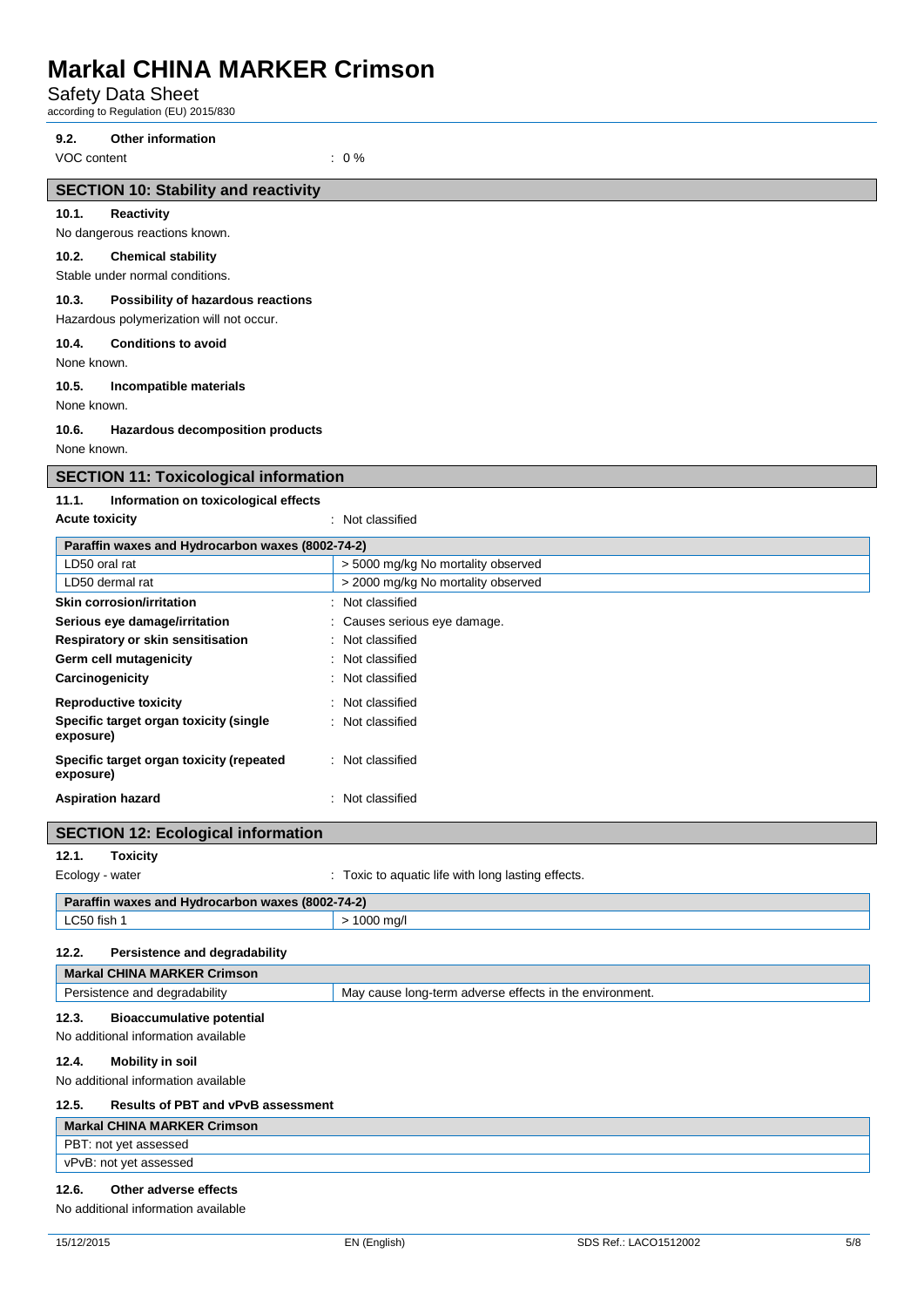Safety Data Sheet

according to Regulation (EU) 2015/830

| <b>SECTION 13: Disposal considerations</b>       |                                                                                                                                  |
|--------------------------------------------------|----------------------------------------------------------------------------------------------------------------------------------|
| 13.1.<br><b>Waste treatment methods</b>          |                                                                                                                                  |
| Waste disposal recommendations                   | : Dispose in a safe manner in accordance with local/national regulations.                                                        |
| European List of Waste (LoW) code                | : For disposal within the EC, the appropriate code according to the European Waste Catalogue<br>(EWC) should be used             |
| H code                                           | : H14 - 'Ecotoxic': waste which presents or may present immediate or delayed risks for one or<br>more sectors of the environment |
|                                                  | H8 - 'Corrosive': substances and preparations which may destroy living tissue on contact                                         |
| <b>SECTION 14: Transport information</b>         |                                                                                                                                  |
| In accordance with ADR / RID / IMDG / IATA / ADN |                                                                                                                                  |
| 14.1.<br><b>UN number</b>                        |                                                                                                                                  |
| UN-No. (ADR)                                     | : 3077                                                                                                                           |
| UN-No. (IATA)                                    | : 3077                                                                                                                           |
| UN-No. (IMDG)                                    | : 3077                                                                                                                           |
| UN-No. (ADN)                                     | : 3077                                                                                                                           |
| 14.2.<br>UN proper shipping name                 |                                                                                                                                  |
| Proper Shipping Name (ADR)                       | : Environmentally hazardous substance, solid, n.o.s. (C.I. Basic Violet 1)                                                       |
| Proper Shipping Name (IATA)                      | : Environmentally hazardous substance, solid, n.o.s. (C.I. Basic Violet 1)                                                       |
| Proper Shipping Name (IMDG)                      | : ENVIRONMENTALLY HAZARDOUS SUBSTANCE, SOLID, N.O.S. (C.I. Basic Violet 1)                                                       |
| Proper Shipping Name (ADN)                       | : ENVIRONMENTALLY HAZARDOUS SUBSTANCE, SOLID, N.O.S. (C.I. Basic Violet 1)                                                       |
| Transport document description (ADR)             | : UN 3077 ENVIRONMENTALLY HAZARDOUS SUBSTANCE, SOLID, N.O.S. (C.I. Basic Violet<br>1), 9, III, (E)                               |
| 14.3.<br>Transport hazard class(es)              |                                                                                                                                  |
| Class (ADR)                                      | : 9                                                                                                                              |
| Classification code (ADR)                        | : M7                                                                                                                             |
| Class (IATA)                                     | : 9                                                                                                                              |
| Class (IMDG)                                     | : 9                                                                                                                              |
| Class (ADN)                                      | :9                                                                                                                               |
| Classification code (ADN)                        | $:$ M7                                                                                                                           |
| 14.4.<br>Packing group                           |                                                                                                                                  |
| Packing group (ADR)                              | : III                                                                                                                            |
| Packing group (IATA)                             | : III                                                                                                                            |
| Packing group (IMDG)                             | : III                                                                                                                            |
| Packing group (ADN)                              | : III                                                                                                                            |
| 14.5.<br><b>Environmental hazards</b>            |                                                                                                                                  |
| Dangerous for the environment                    | ᄉ                                                                                                                                |
|                                                  |                                                                                                                                  |
| Other information                                | : No supplementary information available.                                                                                        |
| 14.6.<br>Special precautions for user            |                                                                                                                                  |
| 14.6.1.<br><b>Overland transport</b>             |                                                                                                                                  |
| Hazard identification number (Kemler No.)        | : 90                                                                                                                             |
| Classification code (ADR)                        | : M7                                                                                                                             |
| Orange plates                                    |                                                                                                                                  |
|                                                  | 90<br>3077                                                                                                                       |
|                                                  |                                                                                                                                  |
| Tunnel restriction code (ADR)                    | E                                                                                                                                |
| EAC code                                         | : 2Z                                                                                                                             |
| <b>Transport by sea</b><br>14.6.2.               |                                                                                                                                  |
| EmS-No. (Fire)                                   | : FA                                                                                                                             |
| EmS-No. (Spillage)                               | $: S-F$                                                                                                                          |
| Stowage category (IMDG)                          | : A                                                                                                                              |
|                                                  |                                                                                                                                  |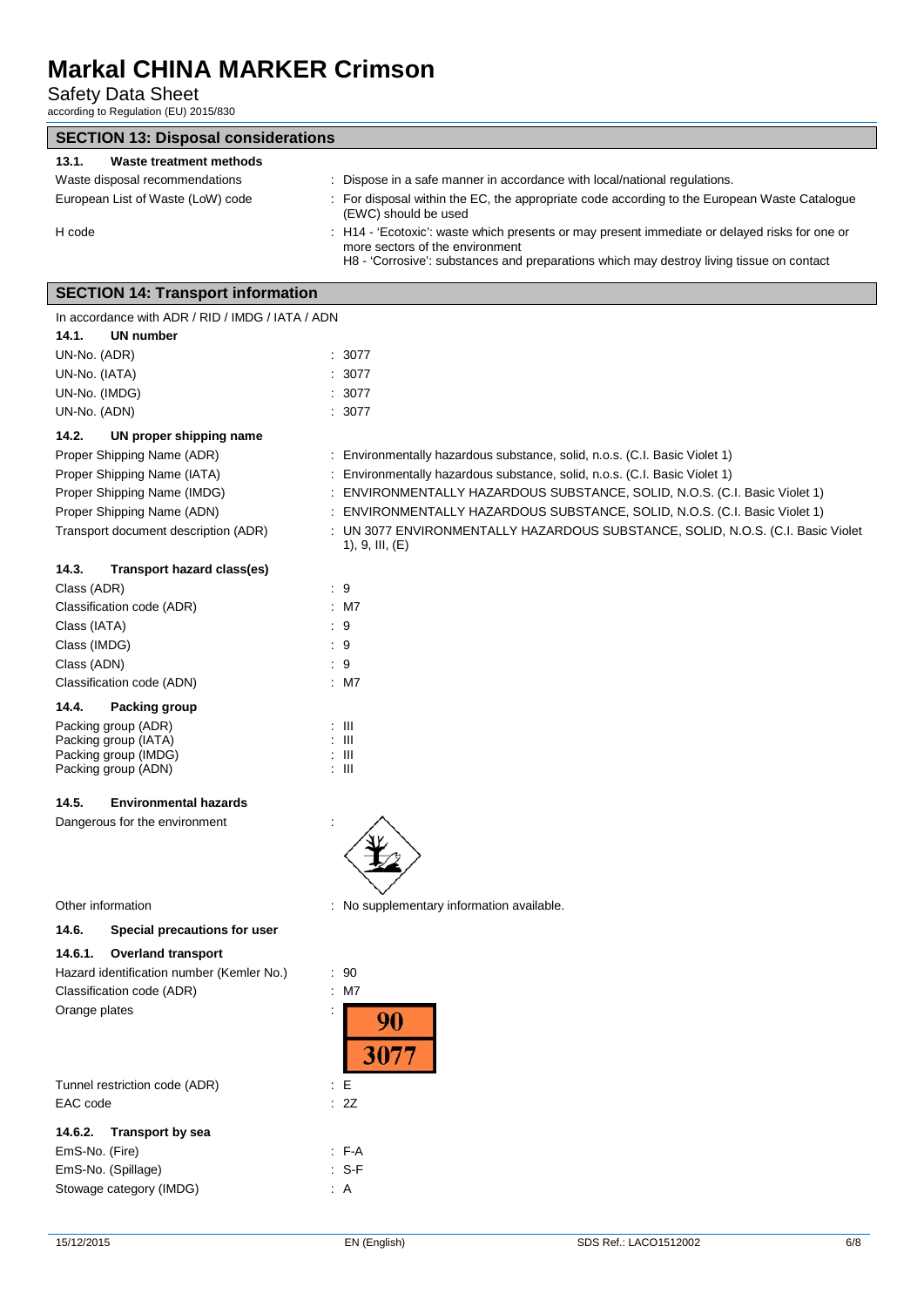Safety Data Sheet

according to Regulation (EU) 2015/830

**14.6.3. Inland waterway transport**

Carriage prohibited (ADN) : No

**14.7. Transport in bulk according to Annex II of MARPOL 73/78 and the IBC Code**

Not applicable

### **SECTION 15: Regulatory information**

#### **15.1. Safety, health and environmental regulations/legislation specific for the substance or mixture**

#### **15.1.1. EU-Regulations**

Contains no REACH substances with Annex XVII restrictions Contains no substance on the REACH candidate list Contains no REACH Annex XIV substances VOC content : 0 %

#### **15.1.2. National regulations**

#### **Germany**

Water hazard class (WGK)  $\cdot$  3 - severe hazard to waters

#### **15.2. Chemical safety assessment**

No chemical safety assessment has been carried out

## **SECTION 16: Other information**

according to Regulation (EU) 2015/830

| Abbreviations and acronyms: |  |
|-----------------------------|--|
|-----------------------------|--|

| <b>ATE: Acute Toxicity Estimate</b>                                                         |
|---------------------------------------------------------------------------------------------|
| CAS (Chemical Abstracts Service) number                                                     |
| CLP: Classification, Labelling, Packaging.                                                  |
| EC50: Environmental Concentration associated with a response by 50% of the test population. |
| GHS: Globally Harmonized System (of Classification and Labeling of Chemicals).              |
| LD50: Lethal Dose for 50% of the test population                                            |
| OSHA: Occupational Safety & Health Administration                                           |
| PBT: Persistent, Bioaccumulative, Toxic                                                     |
| <b>TWA: Time Weighted Average</b>                                                           |
| TSCA: Toxic Substances Control Act                                                          |
|                                                                                             |

Data sources **included at the SIS (European chemincal Substances Information System**; accessed at: http://esis.jrc.ec.europa.eu/index.php?PGM=cla. European Chemicals Agency (ECHA) C&L Inventory database. Accessed at [http://echa.europa.eu/web/guest/information-on-chemicals/cl-inventory-database.](http://echa.europa.eu/web/guest/information-on-chemicals/cl-inventory-database) Krister Forsberg and S.Z. Mansdorf, "Quick Selection Guide to Chemical Protective Clothing", Fifth Edition. National Fire Protection Association. Fire Protection Guide to Hazardous Materials; 10th edition. REGULATION (EC) No 1272/2008 OF THE EUROPEAN PARLIAMENT AND OF THE COUNCIL of 16 December 2008 on classification, labelling and packaging of substances and mixtures, amending and repealing Directives 67/548/EEC and 1999/45/EC, and amending Regulation (EC) No 1907/2006. Other information in the set of the set of the set of the set of the set of the set of the set of the set of the set of the set of the set of the set of the set of the set of the set of the set of the set of the set of the Full text of R-, H- and EUH-statements:

| Aquatic Acute 1   | Hazardous to the aquatic environment - Acute Hazard, Category 1   |  |
|-------------------|-------------------------------------------------------------------|--|
| Aquatic Chronic 1 | Hazardous to the aquatic environment - Chronic Hazard, Category 1 |  |
| Aquatic Chronic 2 | Hazardous to the aquatic environment - Chronic Hazard, Category 2 |  |
| Eye Dam. 1        | Serious eye damage/eye irritation, Category 1                     |  |
| H318              | Causes serious eye damage                                         |  |
| H400              | Very toxic to aquatic life                                        |  |
| H410              | Very toxic to aquatic life with long lasting effects              |  |
| H411              | Toxic to aquatic life with long lasting effects                   |  |

Classification and procedure used to derive the classification for mixtures according to Regulation (EC) 1272/2008 [CLP]:

| HA.<br>.<br>onic<br>.nr<br>nemo<br>. | ٦r<br>$\ddot{\phantom{0}}$<br>$\mathbf{v}$<br>_ | . .<br>____ | netnoc |
|--------------------------------------|-------------------------------------------------|-------------|--------|
|                                      |                                                 |             |        |